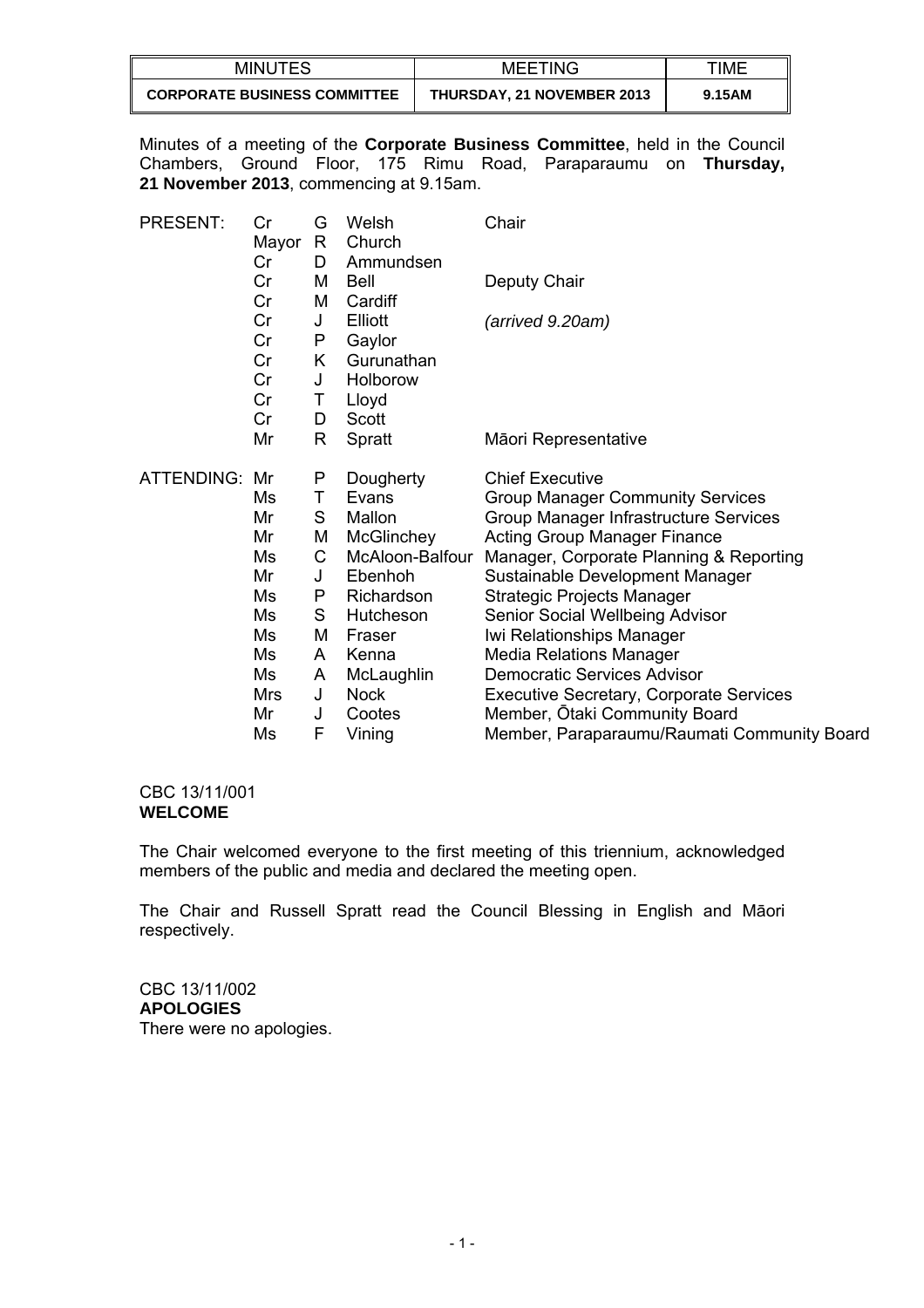| <b>MINUTES</b>                      | <b>MEETING</b>                    | <b>TIME</b> |
|-------------------------------------|-----------------------------------|-------------|
| <b>CORPORATE BUSINESS COMMITTEE</b> | <b>THURSDAY, 21 NOVEMBER 2013</b> | 9.15AM      |

#### CBC 13/11/003 **30 MINUTES PUBLIC SPEAKING TIME**

#### Dale Evans

Mr Evans tabled a paper that was withdrawn from public speaking by the Mayor and Chair due to breaching of Standard Orders:

*3 – Meeting Procedures 3.3 – Conduct of Meetings 3.3.11 – Retraction of, or apology for, offensive or malicious language The Chairperson may call upon any member or speaker to withdraw any offensive or malicious expression and may require the member to apologise for the expression.* 

It was requested that Mr Evans raise his issues in the appropriate way through the Mayor.

## John Le Harivel

Mr Harivel spoke regarding engaging with the community on reorganisation into a unitary authority (paper was tabled).

Members informed Mr Harivel that once the Local Government Commission had finalised their proposal the public could make submissions. Community groups could be formed to brainstorm on their own initiatives.

Members recommended that Mr Harivel attend community board meetings to give his views as they felt it was advantageous for the community to be involved in this process.

#### Salima Padamsey

Ms Padamsey spoke about her submission on the reassessment of hazard lines and asked questions on the reassessment of the Waikanae Estuary. Ms Padamsey clarified that her submission to the Science Panel was as a representative on behalf of Coastal Ratepayers United (CRU).

#### Nigel Alderton

Mr Alderton spoke about the shortage of accommodation for the elderly on the Kāpiti Coast and believed there was a piece of land on Raumati Road, adjacent to the Primary School belonging to the Education Department that would be offered to the Council. Mr Alderton asked that Council looked favourably on considering this land for building accommodation to suit the elderly specifically the single and lonely who needed decent housing.

#### Michael Alexander

Mr Alexander spoke about his concerns on tree felling and the financial costs of the slip in Waterfall Road (formally Valley Road) including contractors from outside the Kāpiti area carrying out the work.

Mr Alexander asked the Council for a timeline by day of actions that had taken place during the closure of Waterfall Road as he felt this feedback would give Council an opportunity to improve performance.

Mr Alexander gave options to reduce the chance of slips including tree planting and a single lane road by raising the existing road.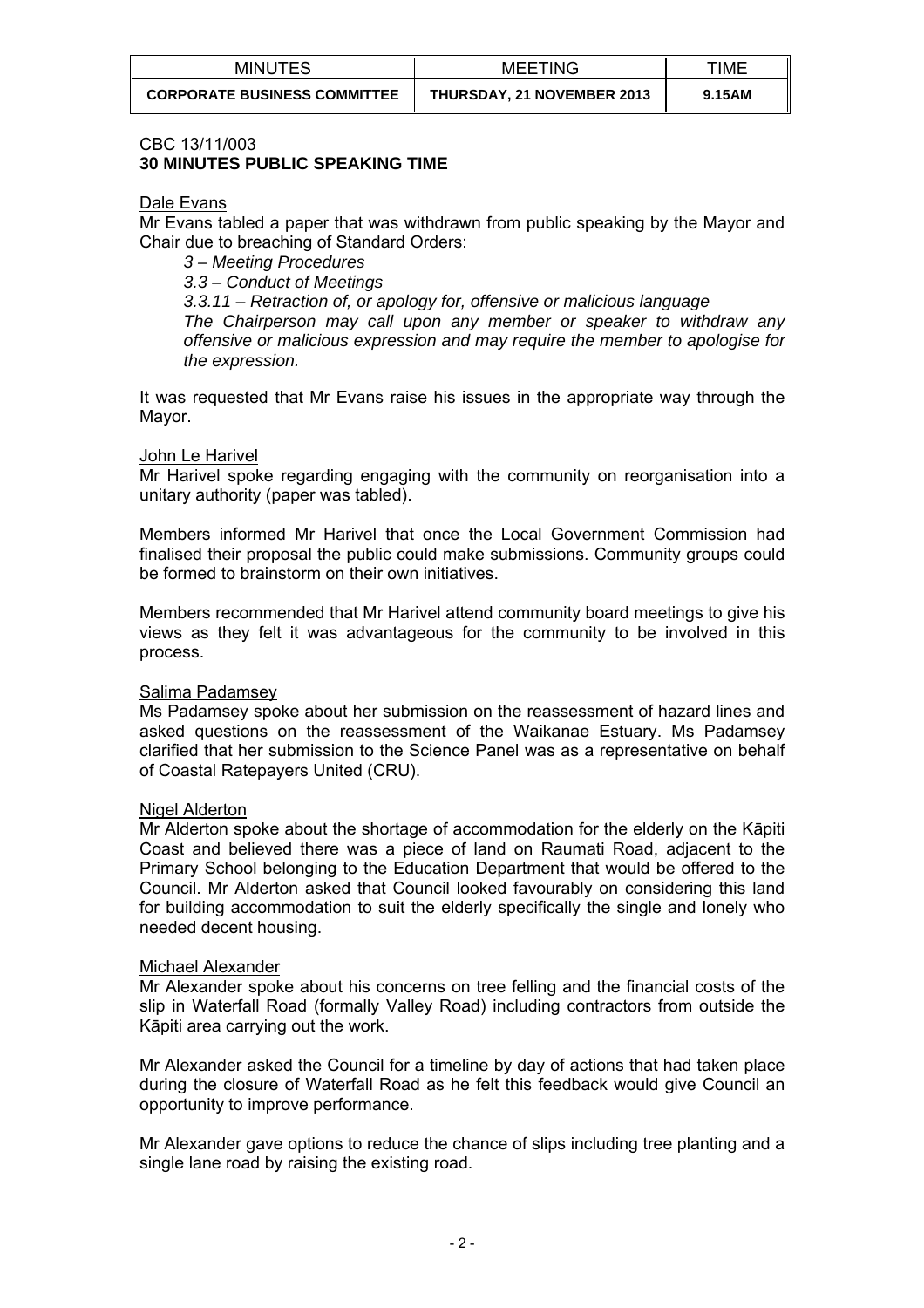| <b>MINUTES</b>                      | <b>MEETING</b>                    | TIME   |
|-------------------------------------|-----------------------------------|--------|
| <b>CORPORATE BUSINESS COMMITTEE</b> | <b>THURSDAY, 21 NOVEMBER 2013</b> | 9.15AM |

## CBC 13/11/004 **MEMBERS' BUSINESS**

(a) Public Speaking Time Responses.

#### John Le Harivel

It was confirmed that the Local Government Commission would provide a draft proposal, expected around March 2015 and seek submissions from Council and the community.

It was agreed that the formation of community groups was a valid idea so they could work together and make submissions to the Local Government Commission to protect local democracy, local identity and local rating systems.

#### Salima Padamsey

It was confirmed that Ms Padamsey's questions would be answered as a matter of urgency and clarified that the Harding assessment and science issues was for the Science Panel to decide rather than Council Officers.

It was requested that Ms Padamsey email her submission and questions to the Council.

#### Nigel Alderton

It was advised that Council was not aware of any piece of land being offered for purchase and if it was it would be brought to the Property Purchase Subcommittee for their decision. It was believed that the piece of land in question was surplus for education purposes and was being considered for access to the College site where there was a proposal for a Performing Arts Centre.

#### Mike Alexander

The current slip would be cleared by the end of November and the \$200,000 figure was the upper end of the estimate in terms of the volume of material that needed to be removed. The delay in the previous slip was due to waiting on a report from Geotech who confirmed that the slip was not due to the removal of the trees.

Council had a five year maintenance contract with Downers that was in its last year and under that contract Council was required to give them first refusal to carry out the work.

Members requested that Mr Alexander be advised when the road was opened.

- (b) Leave of Absence. There was no leave of absence.
- (c) Matters of an Urgent Nature. There were no matters of an urgent nature.
- (d) Declarations of Interest Relating to Items on the Agenda. There were no Declarations of Interest Relating to Items on the Agenda.

*The meeting adjourned at 10.20am and reconvened at 10.32am*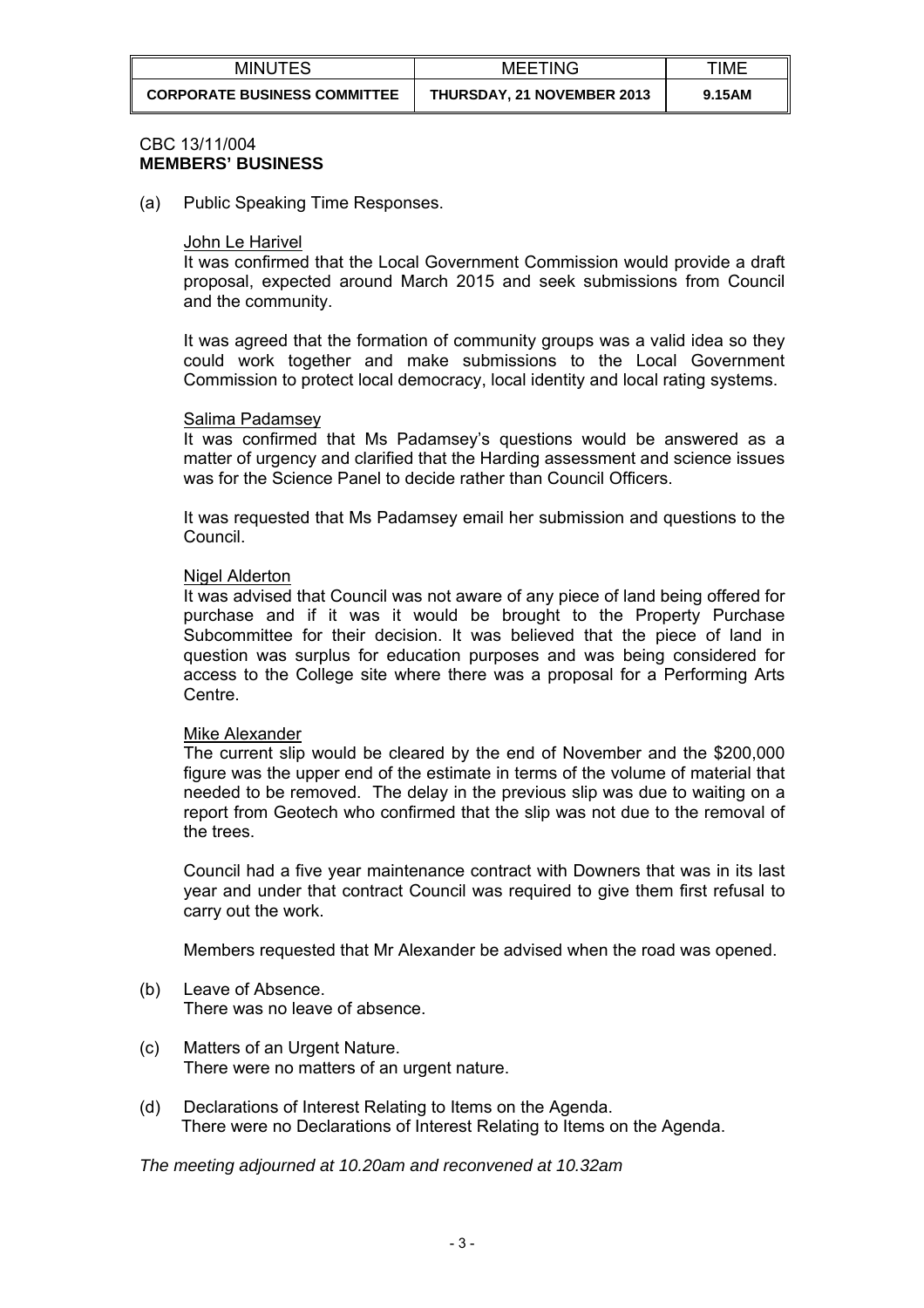| MINUTES                             | <b>MEETING</b>                    | TIME   |
|-------------------------------------|-----------------------------------|--------|
| <b>CORPORATE BUSINESS COMMITTEE</b> | <b>THURSDAY, 21 NOVEMBER 2013</b> | 9.15AM |

The Chair invited Community Board Members to the table.

# CBC 13/11/005

# **ACTIVITY REPORTS: FIRST QUARTER 1 JULY – 30 SEPTEMBER 2013 (SP-13-1027)**

Clare McAloon-Balfour, Manager, Corporate Planning & Reporting spoke to the report and explained that this report covered the first quarter of the 2013/14 year.

Members discussed the individual activities and staff responded to their questions. Some issues needed further investigation and would be followed up after the meeting.

Members agreed they would revisit the decision of a second hydro slide at the Coastlands Aquatic Centre when the tender process had been completed.

## Access and Transport

#### *Expressway*

It was recommended that with regard to the MacKays to Peka Peka Board of Inquiry process Council look at the possibility of procuring the services of Quigley and Watts (previous consultants of NZTA) so they could continue to measure the potential impacts to the community during the construction of the Expressway.

#### *Raumati Railway Platform*

The Mayor confirmed he would be discussing the Raumati Railway Platform with Fran Wilde (Chair of Greater Wellington Regional Council) and would report back to Members.

#### *Traffic speed on Realm Drive*

Members discussed their concerns over the speed of traffic through Realm Drive. Monitoring/enforcements, 'reduce speed' LED light van and speed cameras were suggested. Members were advised that there was a process in place for the request of speed reductions in residential areas i.e. significant issues/petition/survey. It was recommended that residents should attend a Paraparaumu/Raumati Community Board meeting with their concerns.

## **Community Facilities**

#### *Raumati Pool*

It was suggested that the Raumati Pool project be deferred as a cost-saving measure and Group Manager Community Services advised that if Council decided to defer the project there would still be ongoing costs for the upkeep of the building.

## Strategy for Supporting Economic Development

Mr Russell Spratt, Māori Representative commented that to continue engaging with Māori there needed to be more structure around providing resources so they could be best utilised in terms of their Māori/community obligation. Mr Spratt encouraged any additional information be provided to him so he could have a clearer view and be able to contribute to Economic Development. His goal would be to make a real difference in terms of economic growth, employment, education and ongoing prosperity.

It was requested that the Te Whakaminenga be invited to the next Greater Wellington Regional Council Wairarapa Water Use Project meeting to enable them to join in with discussions.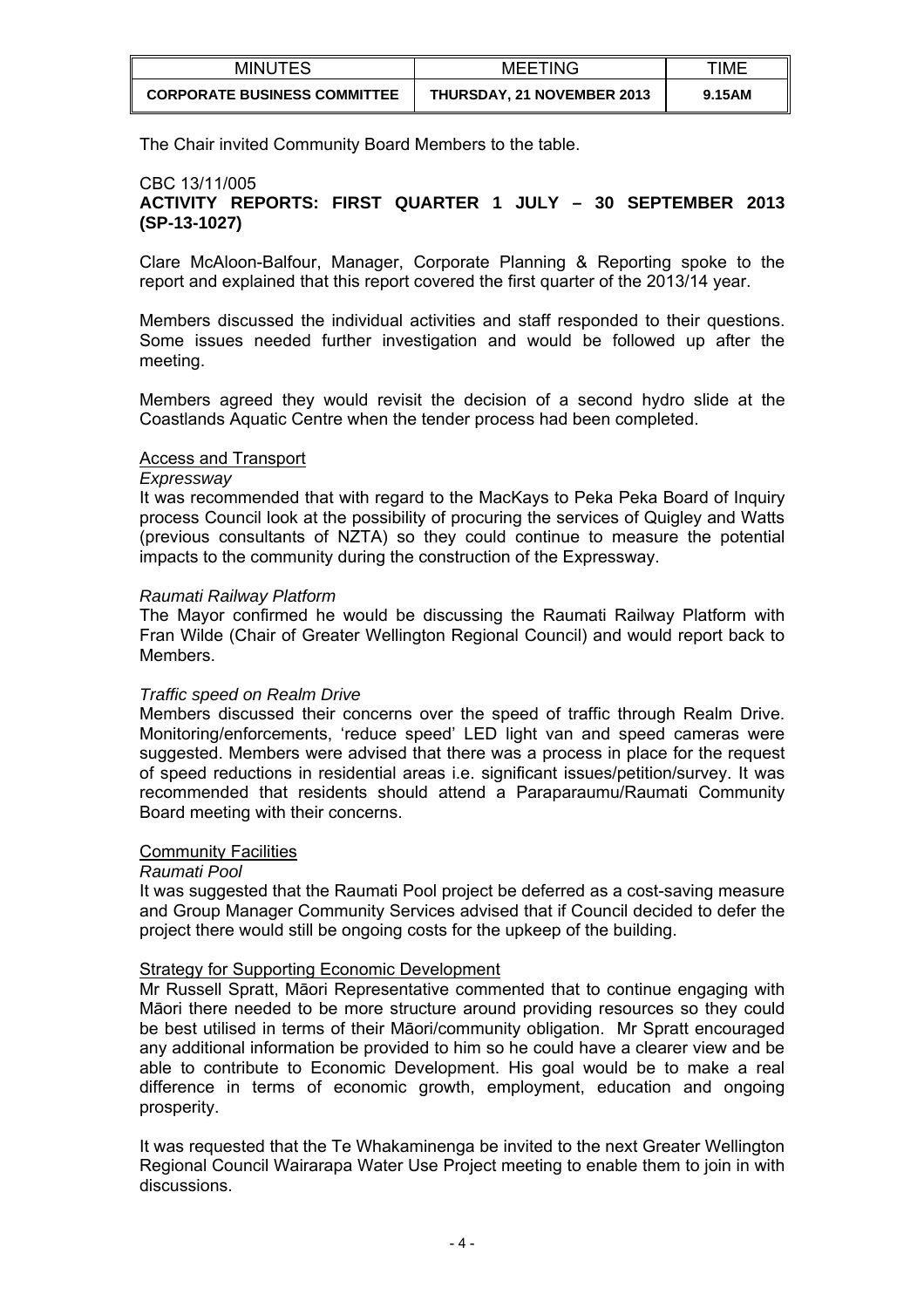| <b>MINUTES</b>                      | <b>MEETING</b>                    | TIME   |
|-------------------------------------|-----------------------------------|--------|
| <b>CORPORATE BUSINESS COMMITTEE</b> | <b>THURSDAY, 21 NOVEMBER 2013</b> | 9.15AM |

#### *Tourism*

It was requested that Council engage with the NZ Māori Tourism Society in order that Māori stories, through tourism, can be told. It was felt this would optimise economic return and give a better understanding of who and what the Māori people were around the Kāpiti area.

Members requested Council help the tourism operators to lobby to the Department of Conservation (DoC) to remove their price increases as numbers had reduced and also to put Kāpiti Island back on their International Booking System list.

Members agreed a better relationship needed to be formed with the Tourism Action Group and pressure needed to be put on DoC.

## Environmental Protection

#### *Animal Control*

It was confirmed that Beach Patrols were also tasked with monitoring dogs on beaches and some thought would be given in how this could be measured in a way that it would be robust enough to withstand audit.

It was advised that the changes to the Local Government Legislation required Council to review all its activities to make sure they were provided in the most efficient and effective way. One of the requirements was that Council proactively review the way their services were being provided. Members requested they be kept up to date with these changes.

## Governance and Tāngata Whenua

It was suggested that Council attempt to partner with other organisations in order to deliver on some new ideas for economic growth with Tāngata Whenua to optimise the economic opportunities around employment and education. An idea to provide a market ready pool of individuals with appropriate qualifications to help with the infrastructure build was given. It was confirmed that Council would look into supporting this initiative.

# **MOVED (Lloyd/Ammundsen)**

**That the Corporate Business Committee notes the performance results for the first quarter (1 July to 30 September 2013) contained in the Activity Reports attached as Appendix B to this Report SP-13-1027.** 

# **CARRIED**

## CBC 13/11/006 **2014/15 ANNUAL PLAN PROCESS (SP-13-1031)**

Clare McAloon-Balfour, Manager, Corporate Planning & Reporting spoke to the report.

#### **MOVED (Mayor/Holborow)**

**That the Corporate Business Committee note the timetable set out for the 2014/15 Annual Plan in report SP-13-1031.** 

#### **CARRIED**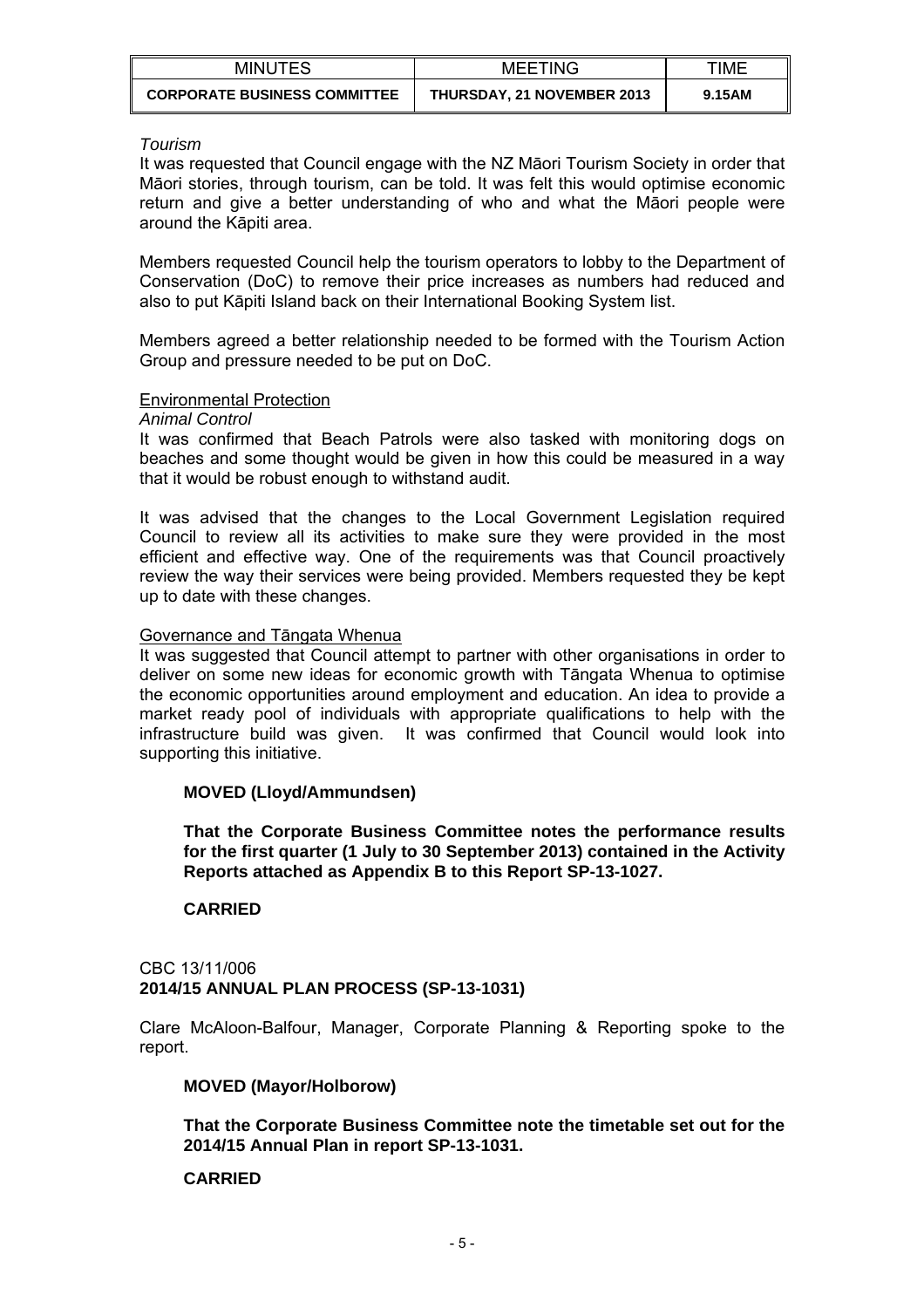| <b>MINUTES</b>                      | <b>MEETING</b>                    | TIME   |
|-------------------------------------|-----------------------------------|--------|
| <b>CORPORATE BUSINESS COMMITTEE</b> | <b>THURSDAY, 21 NOVEMBER 2013</b> | 9.15AM |

#### CBC 13/11/007

# **FINANCIAL REPORTS TO 30 SEPTEMBER 2013 (FIN-13-1019)**

Matt McGlinchey, Acting Group Manager Finance spoke to the report.

## **MOVED (Welsh/Mayor)**

**That the Corporate Business Committee notes the three monthly financial results contained in this report Fin-13-1019.** 

**That the Corporate Business Committee notes that due to the seasonal nature of some of Council's operating expenditure and revenue, the Council's operating surplus for the first three months, ended 30 September 2013, was \$0.330 million. Even though operating revenue is below the annualised budget levels, the operating expenditure is even lower than the annualised budget levels for the same period resulting in an operating surplus.** 

**That the Corporate Business Committee notes that the net capital expenditure for the three months amounted to \$3.344 million compared to the capital expenditure forecast for the year of \$36.318 million which represents 9.2% of the capital expenditure forecast for the 2013/14 year.** 

**That the Corporate Business Committee notes the other key financial performance indicators including the performance against key Treasury Management Limits.** 

#### **CARRIED**

## CBC 13/11/008 **INVESTMENT AND BORROWING REPORT TO 30 SEPTEMBER 2013 (FIN-13-1018)**

Matt McGlinchey, Acting Group Manager Finance spoke to the report.

#### **MOVED (Mayor/Lloyd)**

**That the Corporate Business Committee notes that the General, Separate and Special Fund Investments as at 30 September 2013 were \$7,385,831 (\$7,331,977 as at 30 June 2013).** 

**That the Corporate Business Committee notes:** 

- **Gross Public Debt as at 30 September 2013 was \$130,150,110 (125,223,096 as at 30 June 2013); and**
- **Net Public Debt after allowing for the accumulation of annual loan repayment provisions of \$5,768,506 was \$124,381,604 (\$121,113,565 as at 30 June 2013).**

**That the Corporate Business Committee notes the effective average interest rate of the Council's Public Debt, after taking into account the interest rate swaps and margins as at 30 September 2013, was 5.62% (5.62% as at 30 June 2013).** 

#### **CARRIED**